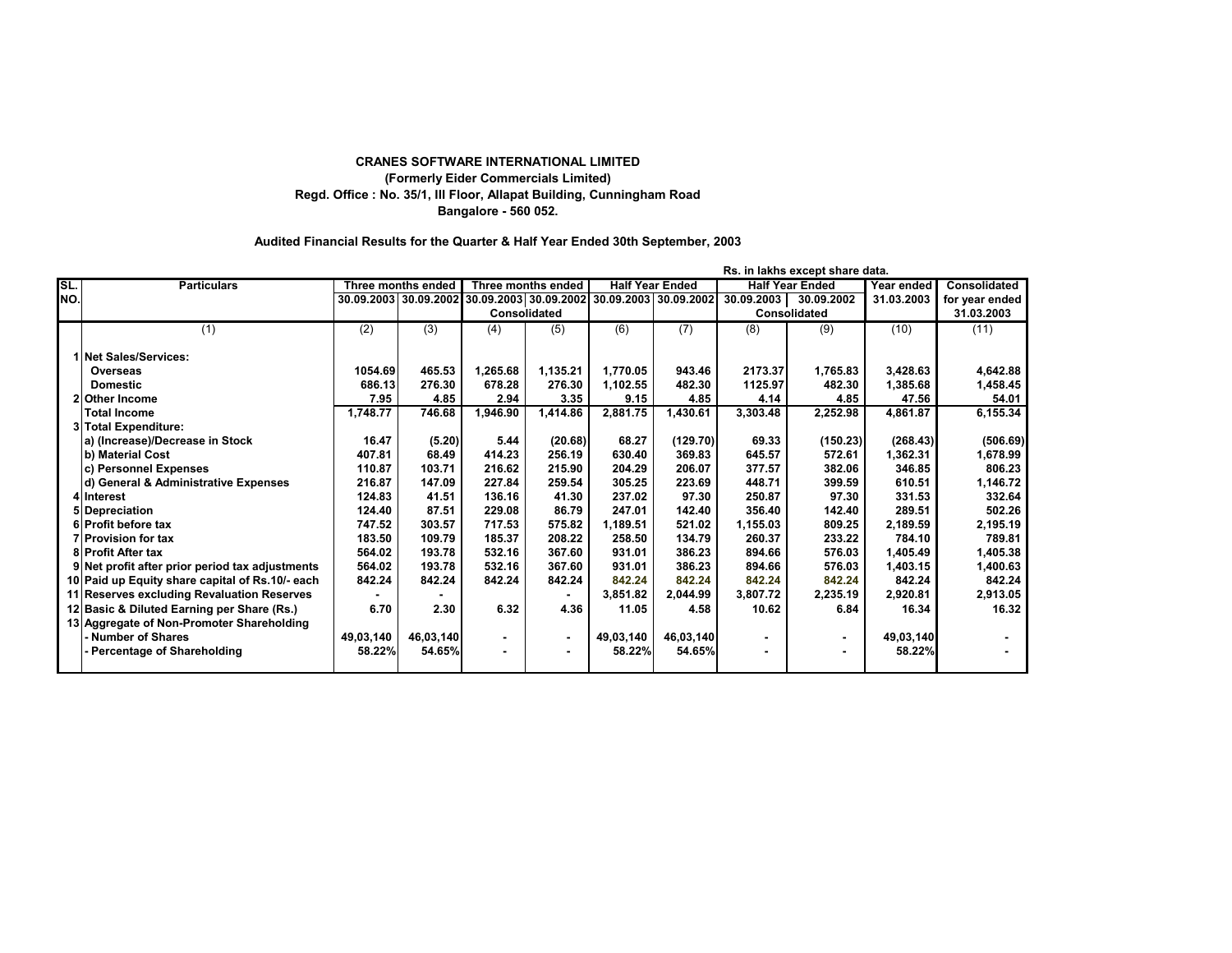## **Segment-wise Revenue, Results & Capital Employed**

**Year ended 30.09.2003 30.09.2002 30.09.2003 30.09.2002 31.03.2003 1 Segment Revenue: a) Product Division 1,502.21 704.95 2,528.41 1,365.19 4,593.79 b) Training Division 238.61 36.88 344.19 60.57 220.53 Total 1,740.82 741.83 2,872.60 1,425.76 4,814.32 Less : Inter segment Revenue - - - - - Net Sales 1,740.82 741.83 2,872.60 1,425.76 4,814.32 Add: Other unallocable Income 7.95 4.85 9.15 4.85 47.56 Total Income 1,748.77 746.68 2,881.75 1,430.61 4,861.88 2 Segment Results (Profit(+)/Loss(-) before tax and interest from each segment a) Product Division 760.37 336.88 1,263.69 605.60 2,397.12 b) Training Division 111.98 8.20 162.84 12.72 123.99 Total 872.35 345.08 1,426.53 618.32 2,521.11 Less : i) Interest 124.83 41.51 237.02 97.30 331.52 ii) Other unallocable expenditure net off**  $\qquad \qquad$  $\qquad$  $\qquad$  $\qquad$  $\qquad$  $\qquad$  $\qquad$  $\qquad$  $\qquad$  $\qquad$  $\qquad$  $\qquad$  $\qquad$  $\qquad$  $\qquad$  $\qquad$  $\qquad$  $\qquad$  $\qquad$  $\qquad$  $\qquad$  $\qquad$  $\qquad$  $\qquad$  $\qquad$  $\qquad$  $\qquad$  $\qquad$  $\qquad$  **\ unallocable income Total Profit Before Tax 747.52 303.57 1,189.51 521.02 2,189.59 3 Capital Employed (Segment assets-Segment Liabilities) a) Product Division 4,055.44 1,778.71 4,055.44 1,778.71 2,909.46 b) Training Division 252.94 122.23 252.94 122.23 135.43 Total 4,308.38 1,900.94 4,308.38 1,900.94 3,044.89 Sl.No. Particulars Quarter Ended Half Year Ended** 

**Rs. in lakhs**